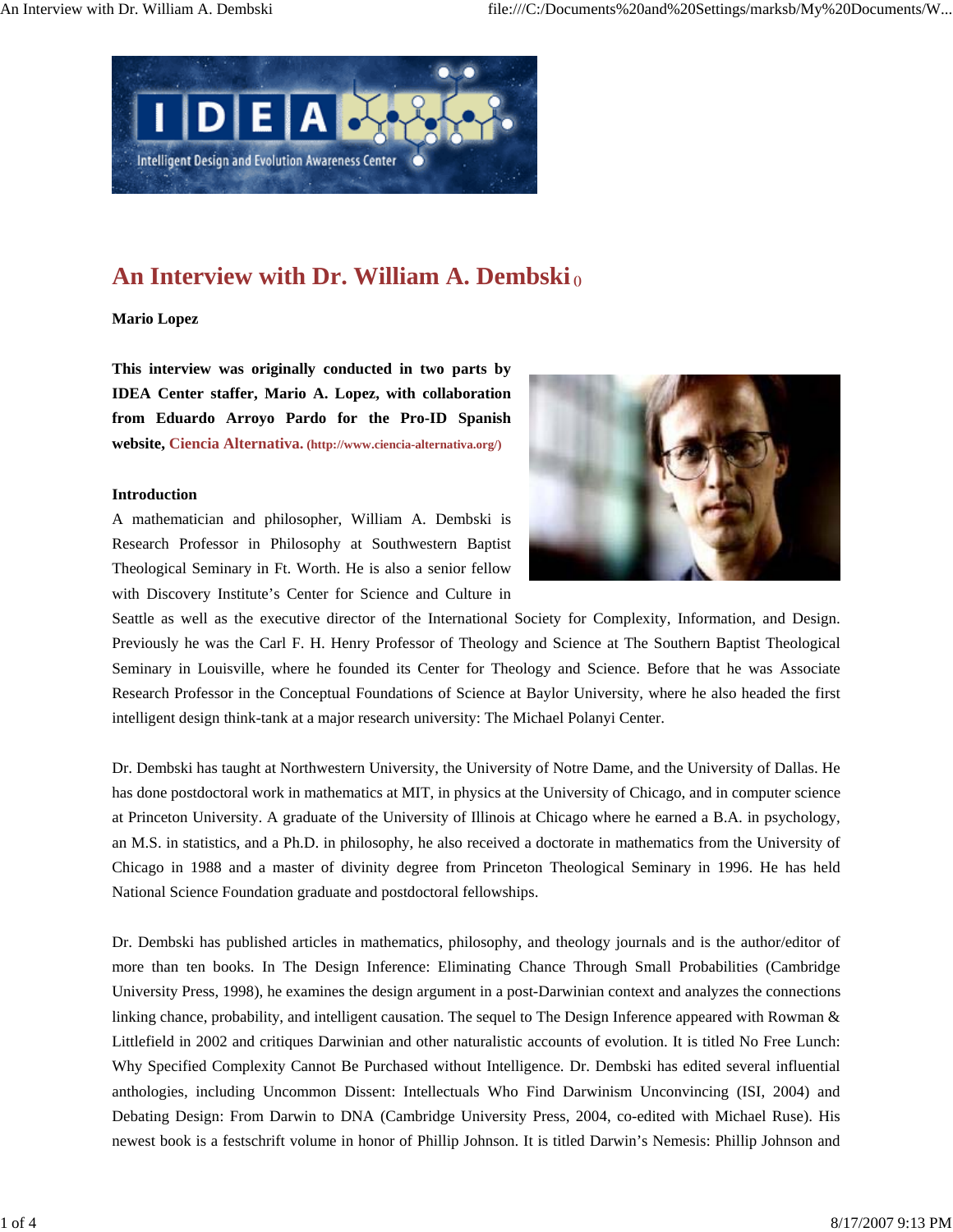the Intelligent Design Movement.

As interest in intelligent design has grown in the wider culture, Dr. Dembski has assumed the role of public intellectual. In addition to lecturing around the world at colleges and universities, he is frequently interviewed on the radio and television. His work has been cited in numerous newspaper and magazine articles, including three front page stories in the New York Times as well as the August 15, 2005 Time magazine cover story on intelligent design. He has appeared on the BBC, NPR (Diane Rehm, etc.), PBS (Inside the Law with Jack Ford; Uncommon Knowledge with Peter Robinson), CSPAN2, CNN, Fox News, ABC Nightline, and the Daily Show with Jon Stewart.

## **Interview**

[CA=the Interviewer, Ciencia Alternativa; WD=William Dembski]

**CA:** Dr. Dembski, ID has come a very long way since its inception; and ID proponents are making inroads in a vast array of scientific disciplines such as astronomy, biology, and chemistry. How has your own work in mathematics (namely, *The Design Inference* and *No Free Lunch*) helped or influenced the development of novel ways of doing science?

**WD:** It's too early to tell what the impact of my ideas is on science. To be sure, there has been much talk about my work and many scientists are intrigued (though more are upset and want to destroy it), but so far only a few scientists see how to take these ideas and run with them. There's a reason for this slow start. My work in The Design Inference was essentially a work on the philosophical foundations of probability theory, trying to understand how to interpret probabilities in certain contexts. This led naturally to some ideas about information and the type of information used in drawing design inferences. My book No Free Lunch was a semi-popular overview of where I saw the ID movement headed on the topic of information. The hard work of developing these ideas into a rigorous information-theoretic formalism for doing science really began only in 2005 with some unpublished papers on the mathematical foundations of intelligent design that appeared on my website (www.designinference.com). With the formation of Baylor's Evolutionary Informatics Lab just this month and work by me and my colleague Robert Marks on the conservation of information (several papers of which are available at www.evolutionaryinformatics.org), I think ID is finally in a position to challenge certain fundamental assumptions in the natural sciences about the nature and origin of information. This, I believe, will have a large impact on science.

**CA:** Your critics (such as Wein, Perakh, Shallit, Elsberry, Wolpert and others) seem unsatisfied with your work. They charge your work as being somewhat esoteric and lacking intellectual rigor. What do you say to that charge?

**WD:** Most of these critics are responding to my book No Free Lunch. As I explained in the preface of that book, the aim of this book was to provide enough technical details so that experts could fill in details, but enough exposition so that the general reader could grasp the essence of my project. The book seems to have succeeded with the general reader and with some experts, though mainly with those who were already well-disposed toward ID. In any case, it became clear after that publication of that book that I would need to fill in the mathematical details myself, something I have been doing right along (see my articles described under "mathematical foundations of intelligent design" at www.designinfernece.com) and which has now been taken up in earnest in a collaboration with my friend and colleague Robert Marks at Baylor University's Evolutionary Informatics Lab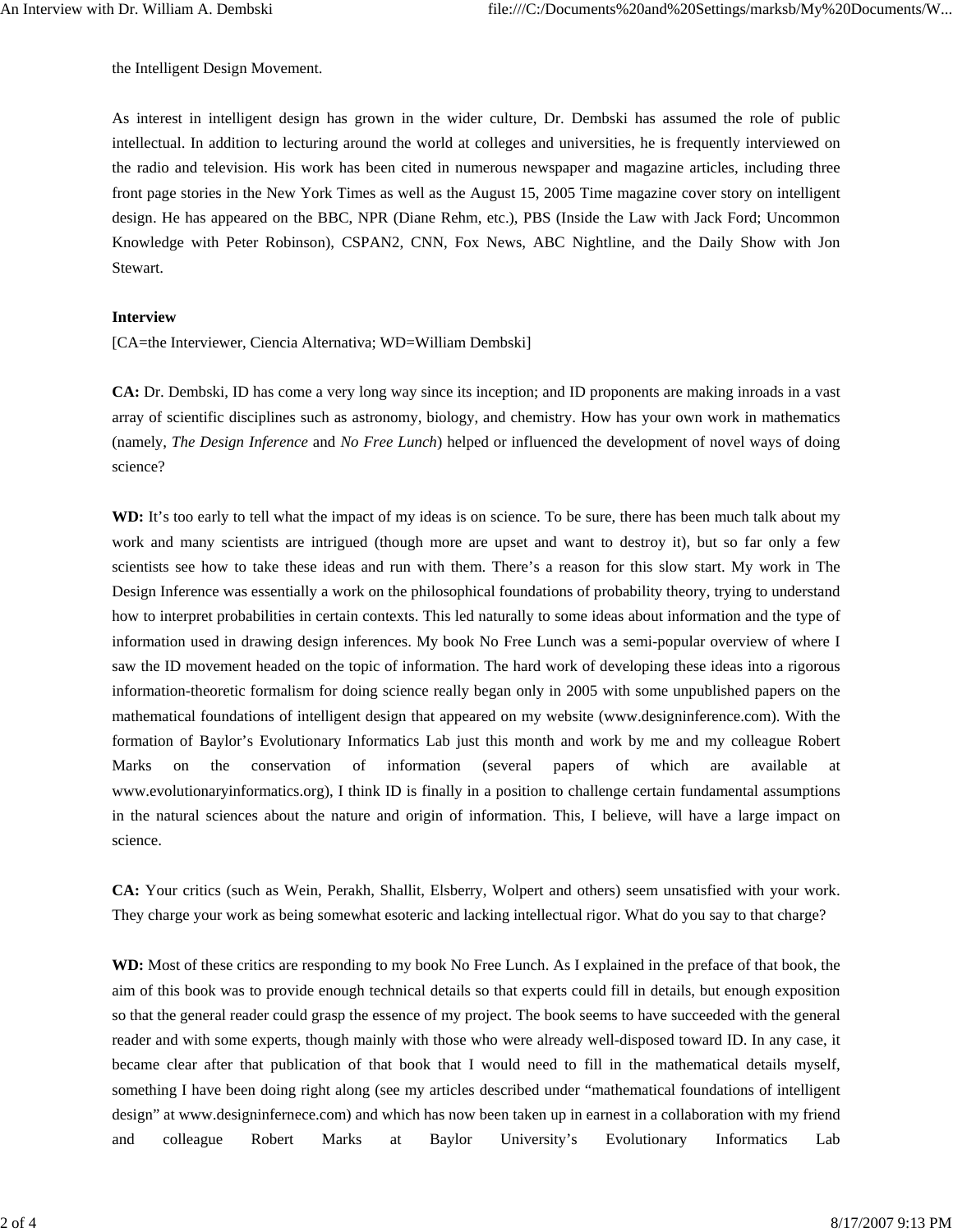(www.evolutionaryinformatics.org (http://www.evolutionaryinformatics.org/) ).

**CA:** Are you evading the tough questions?

**WD:** Of course not. But tough questions take time to answer, and I have been patiently answering them. I find it interesting now that I have started answering the critics' questions with full mathematical rigor (see http://web.ecs.baylor.edu/faculty/marks/eil/Publications.html (http://web.ecs.baylor.edu/faculty/marks/eil/Publications.html) ) that they are strangely silent. Jeff Shallit, for instance, when I informed him of some work of mine on the conservation of information told me that he refuse to address it because I had not adequately addressed his previous objections to my work, though the work on conservation of information about which I was informing him was precisely in response to his concerns. Likewise, I've interacted with Wolpert. Once I started filling in the mathematical details of my work, however, he fell silent. Perhaps the most striking instance of silence is that of Thomas Schneider, whose article on the evolution of biological information in Nucleic Acids Research (2000) claims to refute my colleague Michael Behe. When Robert Marks and I recently showed that his evolutionary program was equivalent to a neural network and that it works worse than pure chance (http://web.ecs.baylor.edu/faculty/marks/T/ev2.pdf (http://web.ecs.baylor.edu/faculty/marks/T/ev2.pdf) ), he too fell silent though in the past he would reply in a day's time on his own website to any challenge from me. I have found that Darwinists make a habit of staying quiet about problems with their theory and ignore the best criticisms of it.

**CA:** Are there any major universities supporting the work of ID proponents? If not, why not?

**WD:** I wouldn't say that universities as such support ID. They tolerate it if the faculty member doing ID research has tenure. And if they don't have tenure, the university makes sure that they don't get tenure (the tenure denial of Guillermo Gonzalez at Iowa State University is latest instance). Why this opposition? Darwinists have been very successful at demonizing anyone who dissents from their materialistic view of evolution. They have essentially established a Stalinist regime over the western academy.

**CA:** I know about the Biologic Institute and the work of Dr. Minnich. Are there any other laboratories currently doing ID work?

**WD:** Baylor's Evolutionary Informatics Lab: www.evolutionaryinformatics.org. I understand another ID lab at Baylor is on the way.

**CA:** Is your (still incomplete) monograph, Mathematical Foundations of Intelligent Design, supposed to be a more complete or rigorous explanation for inferring design?

**WD:** For now, this work will be published as separate articles in collaboration with Robert Marks. I expect that eventually we will be co-authoring a monograph on this topic together, though we may not give it that title given the climate of hostility against ID. The emphasis in this work shifts from detecting or inferring design to the need for information in search. These are related problems since information that enables successful search can trigger a design inference.

**CA:** Now that we have methods of design detection (i.e. The Explanatory Filter and Behe's Irreducible Complexity), is there any work being done on the designer's modus operandi, other than the conjunct of